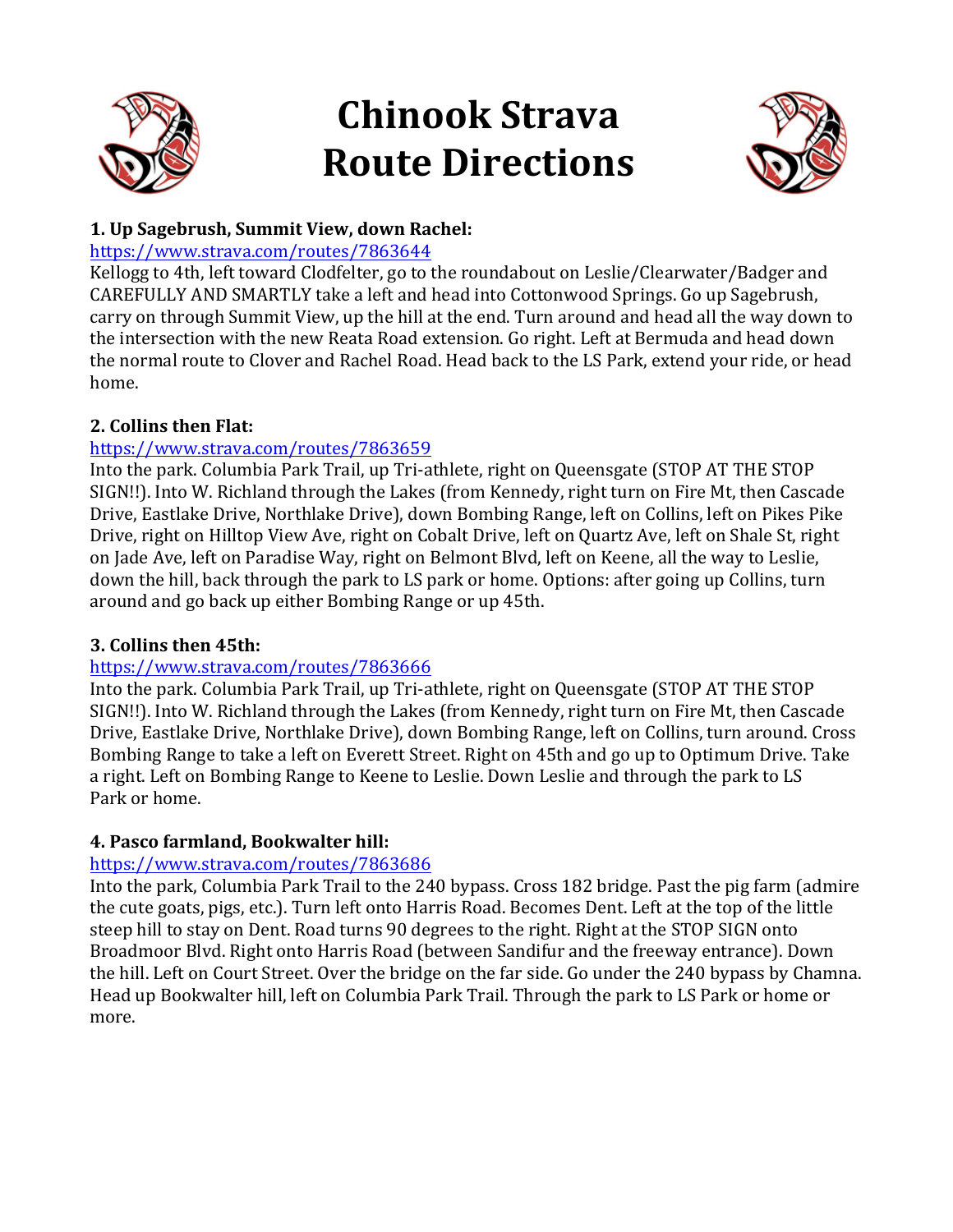## **5. Clodfelter to Locust to Plymouth Road:**

#### https://www.strava.com/routes/7863708

Kellogg to 4th to Clodfelter and up. Right at the STOP SIGN onto Locust Grove. Go all the way to Plymouth Road. Turn around and go back down. Option: turn around whenever you've had enough.

## **6. Clodfelter to Locust to Bofer/State Patrol:**

#### https://www.strava.com/routes/7863722

Kellogg to 4th to Clodfelter and up. Left at the STOP SIGN onto Locust Grove. Left onto Bofer and head down the State Patrol hill. CAREFULLY cross the highway at Ridgeline Drive, or go down 395 and CAREFULLY cross at the light on Hildebrand. Right on Southridge Blvd, Creekstone, and back to LS Park or home. Options: Go south (right) on Bofer and toward and/or up Bofer hill before going down State Patrol hill.

#### **7. Seal Spring Hill:**

## https://www.strava.com/routes/7863741

Kellogg to Creekstone, roundabout to Southridge Blyd. Left on Hildebrand. Right onto 395. CAREFULLY cross 395 at State Patrol. Up the hill. Left on 397. Follow it past Olympia to Seal Spring. Take a left and go up. Turn around. Go back on 397 to Olympia. Down Olympia to the roundabout, left onto 45th to Ely. Right on Ely. Left on 27th, cross the highway, around Creekstone, back to LS Park or home.

## **8. Hills West to Gazebo, Westcliffe, Country Ridge:**

## https://www.strava.com/routes/7863781

Into the park to bottom of Tri-athlete. Left on Hillwood, left on Riverwood, right on Edgewood, right on Rockwood, left on Adair, right on Englewood, right on Glenwood Ct to the gazebo. Down to Englewood. Right, through the light, up Westcliffe, left on Meadow Hills Dr, right up Big Sky Dr, left at the top, left down Summit St, left onto Meadow Hills Dr, right down Westcliffe. Left onto Keene (bike path or road). Left at Country Ridge Dr, up and around Thoroughbred Way, down Quarterhorse Way, right on Bridle Dr, left on Saddle way, right on Country Ridge, right on Keene. Keene, down Leslie, into the park to LS Park or home.

## 9. Morency, Alpes d'Huez (Meadow Hills Drive), Rachel, down Reata:

## https://www.strava.com/routes/7906298

Into the park. Up Leslie. Right at Gage. All the way up Morency to the very top. Back down. Right on Leslie to the curve in the road. Right on Meadow Hills Drive (Alpes d'Huez) to Meadow Hills Ct. Back down. Right on Leslie to Rachel to Clover to Bermuda. Left on Reata and go down. Head home from here or, Right on Leslie, CAREFULLY through the roundabout up Leslie (Hildebrand?), left on Clodfelter to 4th to Kellogg and back to LS Park.

## 10. Hills West to Gazebo, Shockley/Queensgate, Morency, Rachel:

## https://www.strava.com/routes/7906321

Into the park to bottom of Tri-athlete. Left on Hillwood, left on Riverwood, right on Edgewood, right on Rockwood, left on Adair, right on Englewood, right on Glenwood Ct to the gazebo. Down to Englewood. Right to Keene. Right on Keene. Left at the next light on Shockley. Up the hill into Westcliffe to Badger Trailhead park, left on Alla Vista St, right on Big Sky Dr, left on Queensgate Dr, left on Summit St, left on Meadow Hills Dr, right on Westcliffe and go down. BEFORE THE LIGHT, turn right on Brantingham Road, left on Oahu St, right on Kapalua Ave, right onto Gage.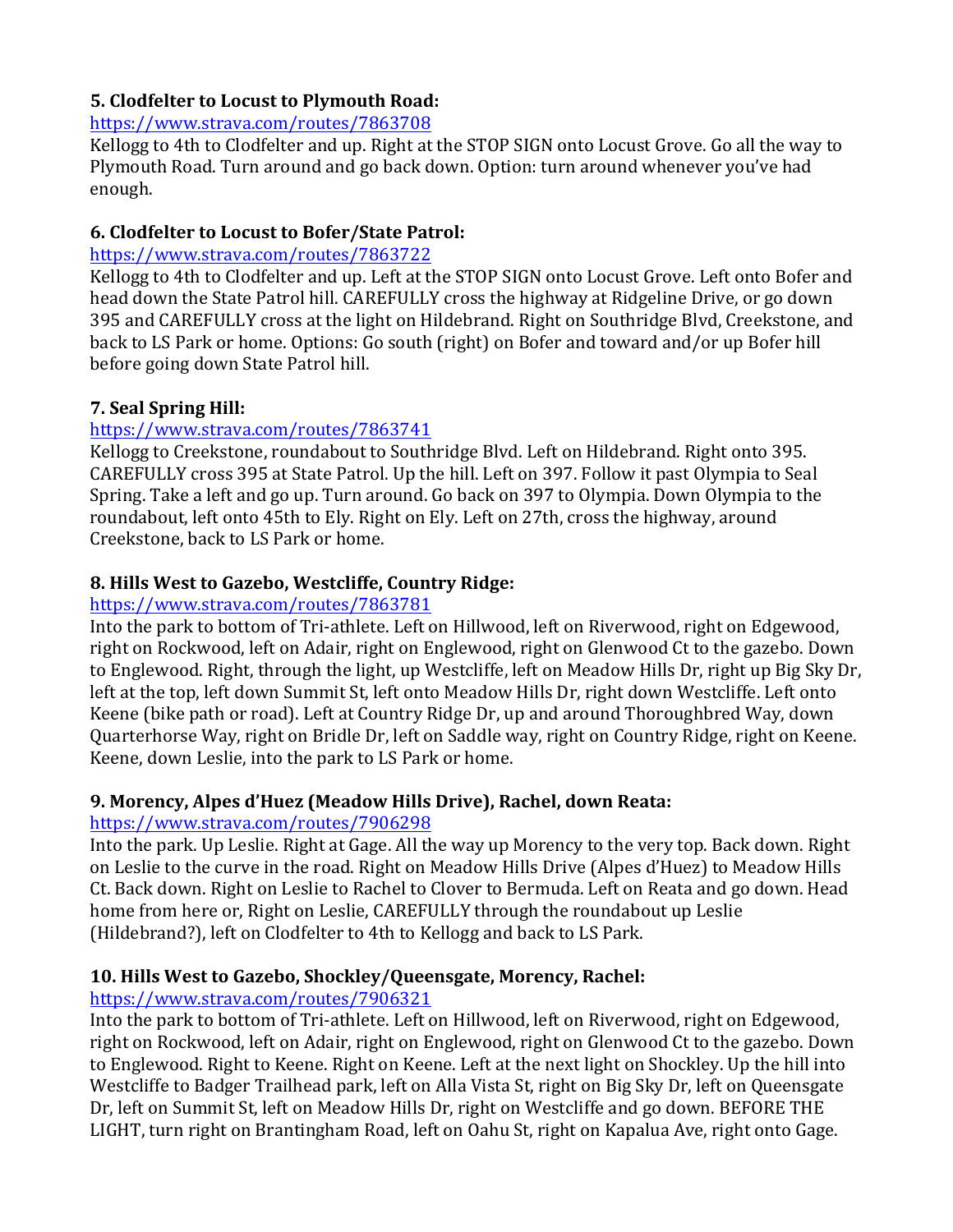Head up the hill to the very top of Morency. Back down to Gage, right on Leslie, right on Rachel, up to Clover, Bermuda, left on Reata and down. Head home from here or, Right on Leslie, CAREFULLY through the roundabout up Leslie (Hildebrand?), left on Clodfelter to 4th to Kellogg and back to LS Park.

# 11. Olympia, 397, Locust Grove, down Clodfelter:

## https://www.strava.com/routes/7906327

Kellogg, around Creekstone, 27th to Ely, right on Ely, left on 45th, right up Olympia, right on 397. Head up Locust Grove. Right at Clodfelter and go down. Right on 4th, left on Kellogg, back to LS park or home.

# 12. Olympia, 397, Bofer, down State Patrol:

## https://www.strava.com/routes/7906334

Kellogg, around Creekstone, 27th to Ely, right on Ely, left onto 45th, right up Olympia, right on 397. Left onto Bofer. Go to the top of the hill. Turn around. All the way back down the State Patrol hill. CAREFULLY cross the highway at Ridgeline Drive, or go down 395 and CAREFULLY cross at the light on Hildebrand. Right on Southridge Blvd, Creekstone, and back to LS Park or home.

## **13. Sacajawea:**

## https://www.strava.com/routes/7906348

Into the park. Turn right at the bottom of Edison. Go all the way to the Cable Bridge. Go underneath, wrap around and cross the bridge. Right on W. Washington St at the bottom. Left at the end of the road. Over the overpass. Right onto the bike trail at the end of the houses. Bike trail to the end at Sacajawea Park Road. Take a left. Left on Ainsworth and take the road back to the overpass. Pasco bike path until the Blue Bridge. Cross Blue Bridge, head back to LS park or home. Options: add a park loop and cross the 182 bridge instead of the Blue Bridge.

## 14. Tri-athlete, Park Loop:

## https://www.strava.com/routes/7906356

Into the park, up Tri-athlete, down Bookwalter hill, under 240 highway, cross 182 bridge into Pasco, bike path to Blue Bridge (or stay on Court Street to avoid pedestrians and dogs). Cross Blue Bridge. Head back to LS park or home. Option: cross the Cable Bridge instead of the Blue Bridge.

## **15. Country Ridge, Shockley/Queensgate, Gazebo:**

## https://www.strava.com/routes/7906373

Into the park, up Leslie, right on Keene (bike path at the top of Leslie) to Country Ridge. Left, up and around Country Ridge, Thoroughbred Way, down Quarterhorse Way, right on Bridle Drive. At the bottom, RIGHT on Saddle Way, left on Appaloosa, right on Saddle Way, down to Country Ridge, right on Keene. Right on Shockley, up the hill, left on Alla Vista, left on Big Sky, left on Meadow Hills, right on Westcliffe. Straight through the light. Left on Glenwood Ct to the gazebo. Down. Left onto Englewood down to Riverwood and right on Hillwood. Right onto Columbia Park Trail back to LS park or home.